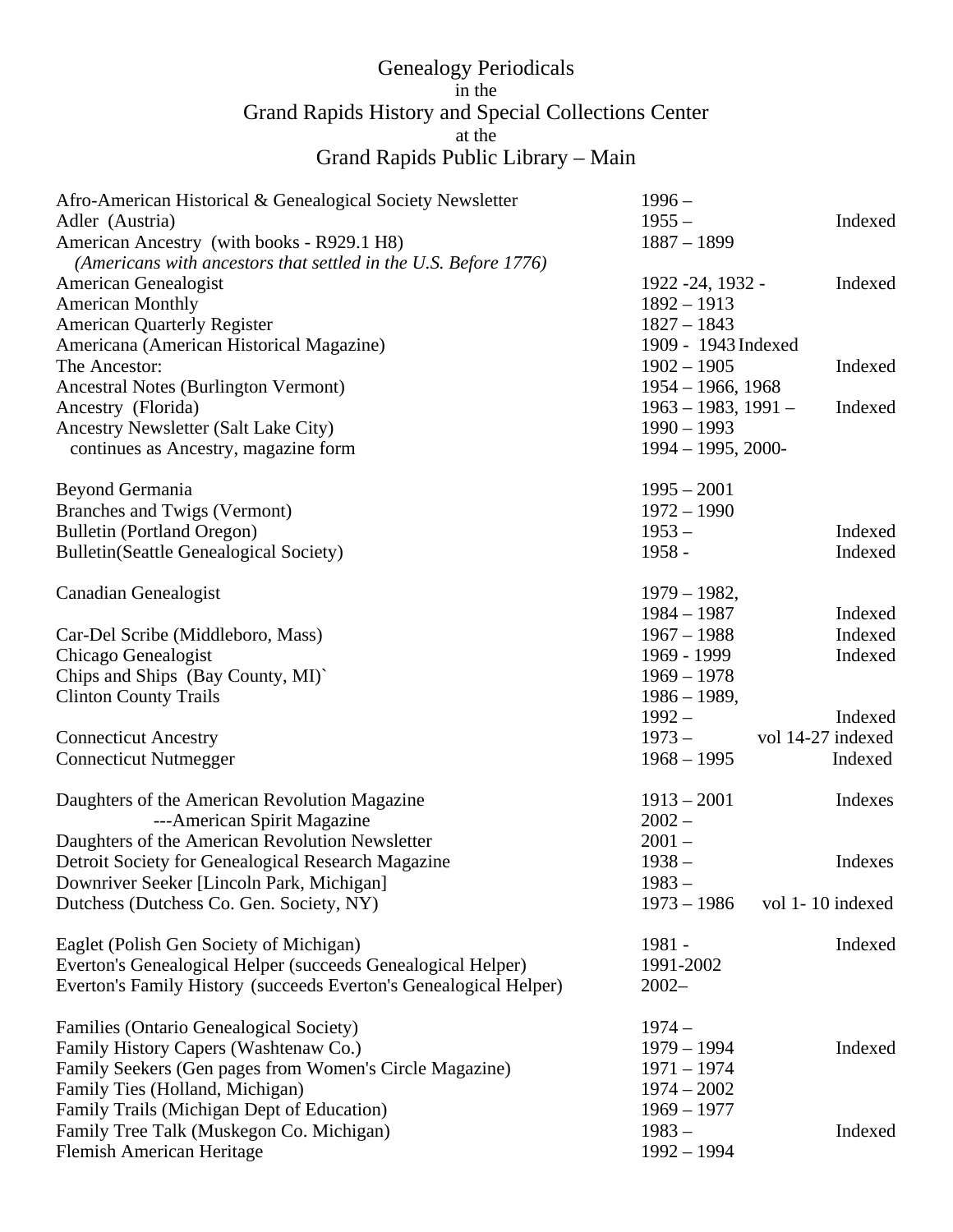| <b>Flint Genealogical Quarterly</b>                               | Quarterly | $1959-$                | Indexed |
|-------------------------------------------------------------------|-----------|------------------------|---------|
| Forum (Federation of Genealogical Societies)                      | Quarterly | $2002 -$               |         |
| Genealogical Helper                                               |           | 1954-1990              |         |
| <b>Everton's Genealogical Helper</b>                              |           | 1991-2002              |         |
| <b>Everton's Family History</b>                                   |           | $2002 -$               |         |
| Genealogical Journal (Utah Genealogical Association)              |           | 1972 -                 | Indexed |
| Genealogical Forum (Portland, Oregon)                             |           | 1960-1962              | Indexed |
| Genealogical Magazine of New Jersey                               |           | 1925-<br>Indexed       |         |
| Genealogical Reference Builders Newsletter (national)             |           | 1968-1972              | Indexed |
| Genealogical Record (Houston Genealogical Forum)                  |           | $1963 - 2002$          |         |
| Indexed                                                           |           |                        |         |
| Genealogical Society of New Jersey Newsletter                     |           | 1976-2002              |         |
| Genealogy (Indiana Historical Society)                            |           | 1973-1986              |         |
|                                                                   |           | 1940-1950              |         |
| Genealogy and History                                             |           |                        |         |
| Gens Nostra (The Netherlands)                                     |           | $1975 -$               |         |
| <b>Grand Haven Geneological Society</b>                           |           | $1990 - 1992$          |         |
| Grattiot County Pages from the Past                               |           |                        |         |
| GSMC Record (Genealogial Society of Monroe County)                |           | 1980 -                 |         |
| Hartford Times (Connecticut - photocopies)                        |           | $1942 - 1956$          | Indexed |
| Hawkeye Heritage (Iowa Genealogical Society)                      |           | 1966-                  |         |
| Heir-Lines (North Oakland Genealogical Society)                   |           | $1978 - 1998$          | Indexed |
| Hoosier Genealogist (Indiana Historical Society)                  |           | $1961 - 1994$          |         |
| Howland Quarterly (Pilgrim John Howland Society)                  |           | $1938 - 1967$          |         |
| Hugenot Society of London Proceedings and List of Fellows         |           | 1923-1938              |         |
| Illinois State Genealogical Society Quarterly                     |           | $1969 - 1990$          | Indexed |
| Ionia county Genealogical Society                                 |           | $1996-$                | Indexed |
|                                                                   |           |                        |         |
| Journal of the Afro-American History and Genealogy Society        |           | $1980 - 1991$ , 1996-  | Indexed |
| Journal of the Berks County Genealogical Society (Pennsylvania)   |           | 1988 - 2002            |         |
| Kalamazoo Valley Family Newsletter                                |           | 1971-1984              |         |
| Kalamazoo Valley Heritage(Kalamazoo Valley Genealogical Society)  |           | 1982-1987, 1990-1992   |         |
|                                                                   |           | $1986 - 1992$          |         |
| Kinship Tales (Grand Travers Bay area)                            |           |                        |         |
| Lapeer Legacy                                                     |           | 1985-1991              |         |
| Lost in Canada                                                    |           | $1975 - 1987$          | Indexed |
| <b>Mayflower Decendant</b>                                        |           | $1899 - 37, 1990 - 94$ | Indexed |
| Maryland Genealogical Society Bulletin                            |           | 1899-1937, 1990-1994   | Indexed |
| Michigan Genealogical Council Newsletter                          |           | 1982-1992              |         |
| Michigan Counties Genealogical Societies Newsletters (in binders) |           |                        |         |
| Boyne City (Ace Genealogical Society)                             |           | 1988-1992              |         |
| Cass County: Kith and Kin                                         |           |                        |         |
| Charlevoix County Genealogical                                    |           | 2003                   |         |
| Cheyboygan County: Rivertown Roots                                |           | 1983-1986              |         |
| Fred Hart Williams Genealogical Society (African American)        |           | 2003                   |         |
| Harrison Area Genealogical Society - Harrison Heritage (Clare Co) |           | 2003                   |         |
| <b>Huron Shores</b>                                               |           | 1984, 1990             |         |
| <b>Ingham County</b> " Huron Shores                               |           | 2002                   |         |
| <b>Jackson County Lexicon</b>                                     |           | 1979                   |         |
| <b>Livingston County Historical Society</b>                       |           | $1983 - 1987$          |         |
| Macomb County: Roseville Hsitory and Genealogy                    |           | 2003                   |         |
|                                                                   |           |                        |         |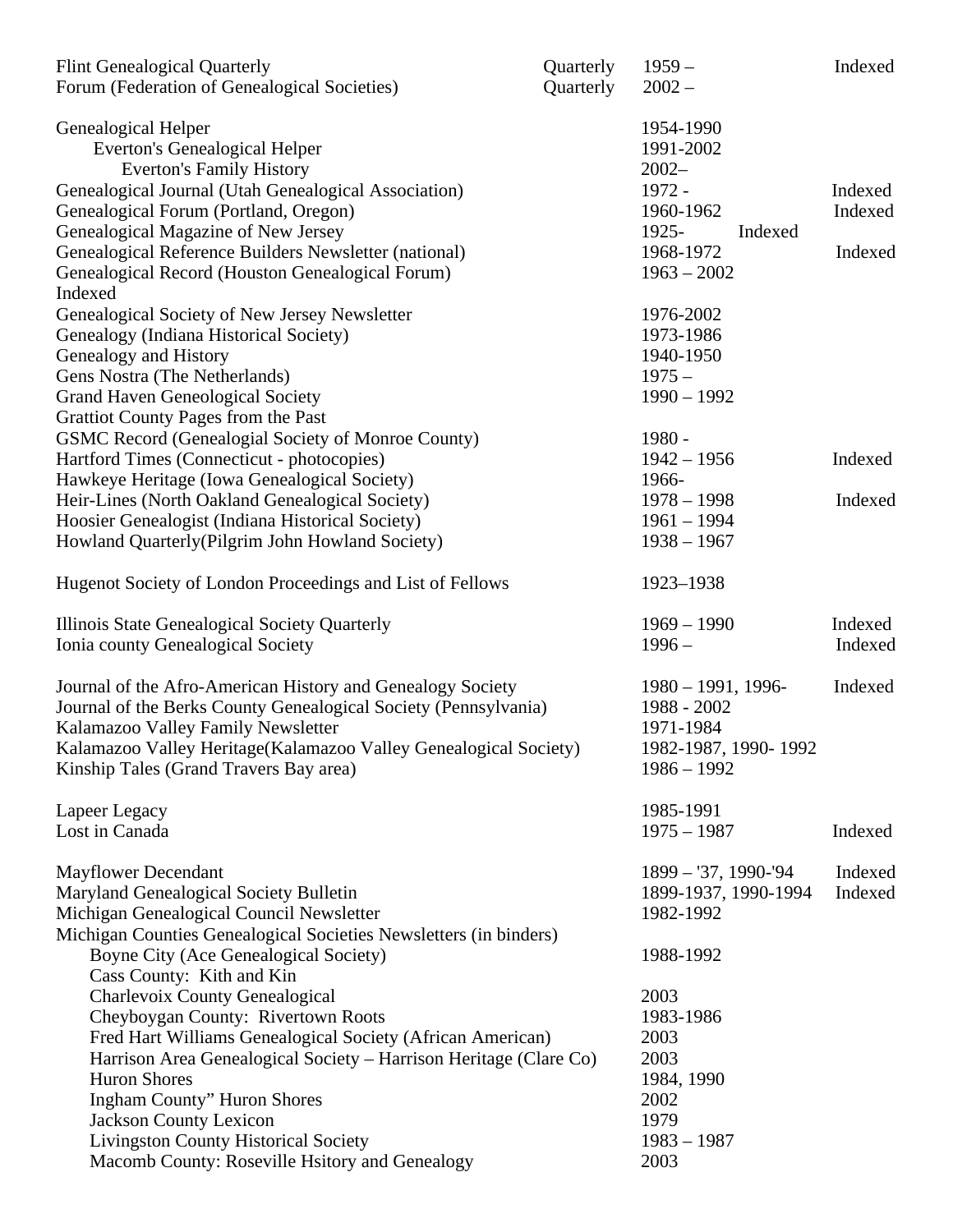| Midland Genealogical Society: Pioneer Record                                        | $1980 - 1988$                  |         |
|-------------------------------------------------------------------------------------|--------------------------------|---------|
| Oceana County Historical and Genealogical Society                                   | 2003                           |         |
| Osceola County: Reed City Area Genealogical Society Reader                          | $1986 - 1995$                  |         |
| Van Buren County Echoes                                                             |                                |         |
| Wayne County, Redford Township                                                      | 1991-1994                      |         |
| Michigan Genealogical Council Newsletter                                            | $1992 - 1992$                  |         |
| Michigan's Habitat Heritage (French Canadian Heritage Society of Michigan) 1980 -   |                                | Indexed |
| Michigan Heritage (Kalamazoo Valley Genealogical Society)                           | $1959 - 1972$                  | Indexed |
| Michigana (Western Michigan Genealogical Society)                                   | 1955-                          | Indexed |
| <b>Midland Ancestor</b>                                                             | $1977 - 1998$                  |         |
| (Birmingham, England and Midland Society of Genealogy Heraldry)                     |                                |         |
|                                                                                     |                                |         |
| Narragansett Historical Register (Rhode Island)                                     | $1882 - 1891$                  |         |
| National Genealogical Society Newsletter                                            | $1976 -$                       |         |
| Indexed                                                                             |                                |         |
| National Genealogical Society Quarterly                                             | 1956, 1959-1979, 1981- Indexed |         |
| National Society of Sons of the Revolution                                          | 1922-1949, 1952-1985           |         |
| NEHGS Nexus (New England Historic Genealogical Society)                             | 1974-1999                      | Indexed |
| New England Ancestors (New England Historic Genealogical Society)                   | 2000-                          |         |
| Indexed                                                                             |                                |         |
| New England Historic Genealogical Register [and Antiquarian Journal]                | 1847 -                         | Indexed |
| (New England Historic Genealogical Society)                                         |                                |         |
| New Hampshire Genealogical Record                                                   | $1907 - 1909$                  |         |
| <b>Newago County Historical Society</b>                                             | $1976 -$                       |         |
| Newsletter, The Logger, Quarterly                                                   |                                |         |
| Newsleaf (supplement to Families – OntarioGenealogical Society)                     | 1988 -                         | Indexed |
| New York Genealogical and Biographical Record                                       | $1870 -$                       | Indexed |
|                                                                                     | 1994-1997                      |         |
| Northeast Michigan Roots and Branches (Alpena)<br>1983-<br>Nova Scotia Genealogists | Indexed                        |         |
|                                                                                     |                                |         |
| Ohio Genealogical Society Newsletter                                                | 1998-                          |         |
| OGS Genealogy News (new title begins in 2002)                                       |                                |         |
|                                                                                     | 1972 -                         | Indexed |
| Ohio Genealogical Society Quarterly (titled The Report through 2002)                | 1898-1911                      | Indexed |
| Old Northwest Genealogical Quarterly (Columbus, Ohio)                               | 1968-1983                      |         |
| <b>Ontario Register</b>                                                             |                                |         |
| Indexed                                                                             |                                |         |
| Orange County California Genealogical Society Quarterly                             | 1967-1994                      | Indexed |
| Orange County California Genealogical Society Journal                               | 1995 -                         | Indexed |
|                                                                                     |                                |         |
| Palatine Immigrant (Palatines to America Quarterly)                                 | 1976-2002                      | Indexed |
| Palatine Patter (Palatines to America newsletter)                                   | 1980-2002                      | Indexed |
| Pastfinder (Genealogical Association of Southwestern Michigan)1972-                 |                                |         |
| Pioneer (Lawrence, Kansas)                                                          | 1977-1996                      | Indexed |
| Pioneer Post (Oakfield Township, Kent County, Michigan)                             | 1992-1994                      |         |
| Pioneer Record (Midland County, Michigan)                                           | 1980-1988                      |         |
| Pioneer Times (Mid-Missouri Genealogical Society)                                   | 1978-1993                      | Indexed |
|                                                                                     | $1969-$                        | Indexed |
| Quarterly (Boulder Genealogical Society)                                            |                                |         |
| Rear View Mirror (Ford Genealogy Club, Dearborn Michigan)                           | 1999 -                         |         |
| Saginaw Genealogical Society Newsletter                                             | 1989-                          |         |
|                                                                                     | 1987 -                         |         |
| <b>Scottish Genealogist</b>                                                         |                                | Indexed |
| Shiawassee Stepping Stones (Shiawassee County Genealogical Society)                 | 1983 -                         |         |